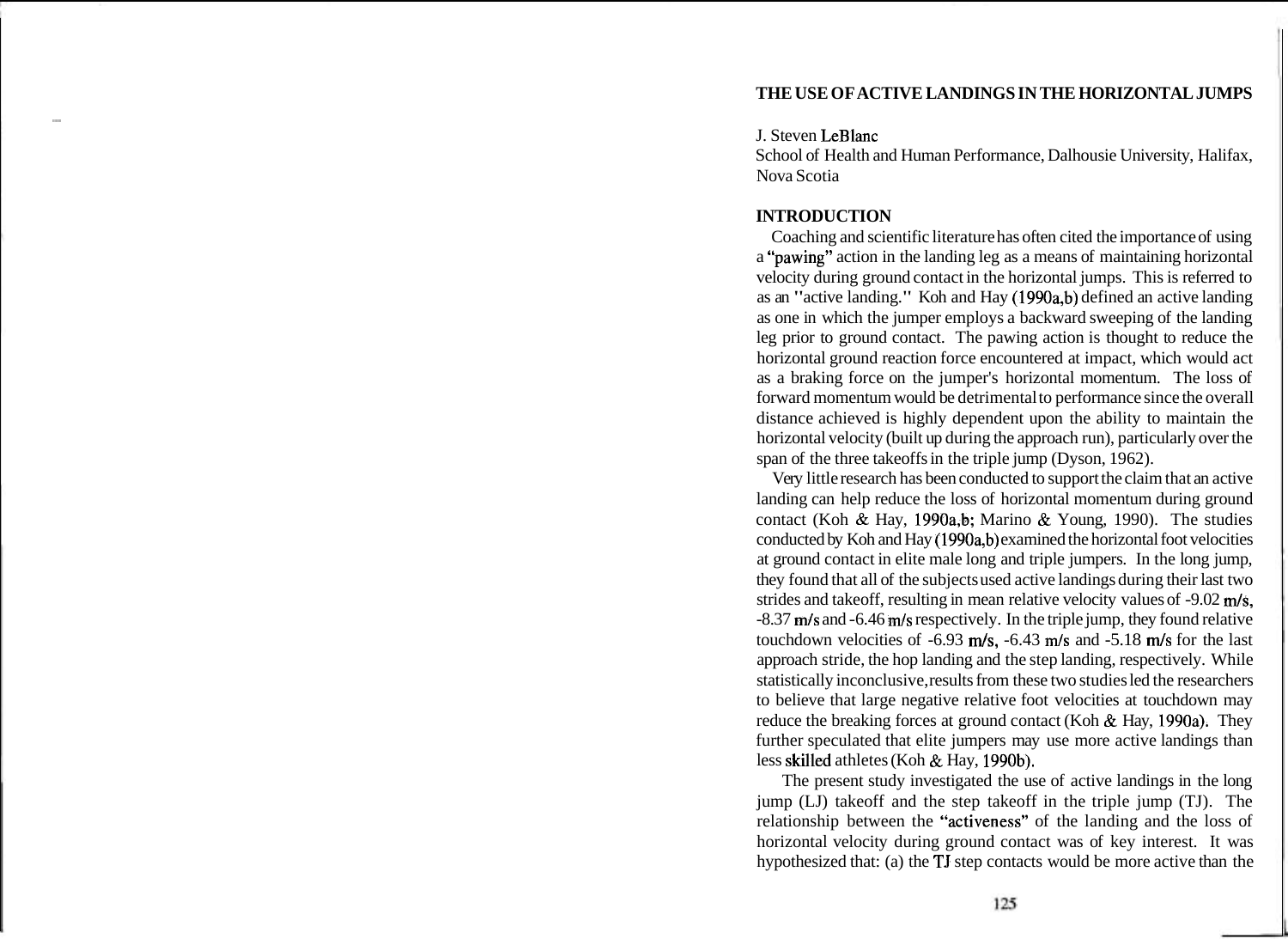LJ takeoffs; and, (b) the use of active landings would reduce losses in the horizontal velocity of the total-body centre of mass (CM) during ground contact.

### **METHODS**

The data collection took place at the 1995 Atlantic Championships, at the Canada Games Stadium in Saint John, NB. The subjects were finalists in the men's LJ and TJ who consented to take part in the study. The top four long jumpers and the top three triple jumpers from the respective finals were selected for analysis, with the three triple jumpers also placing second through fourth in the long jump competition. The subjects had all previously competed at national-level competitions in either the LJ or TJ.

The camera used to collect all data was an 8 mm video camera filming at 60 Hz with a 250 ms exposure. For the LJ filming, the camera was positioned at a distance of 11.0 m from the plane of motion with a 5 m field of view centered on the takeoff board. For the TJ, the camera was positioned 11.7 m from the plane of motion with a 5 **m** field of view centered on a point 5 m beyond the takeoff board, coinciding with the approximate hop distance for the subjects.

The best two trials from each subject were selected for analysis; this selection was based on the competitive distances recorded by the officials, , thus eliminating faulted jumps. The video footage was transferred from 8 mm to VHS video format for digitizing on a Peak Motion Analysis system (version 5.0.7), using a 21-point spatial model. Raw coordinate data was uploaded to a VAX4500 mainframe computer for analysis using the TORKP kinematic analysis program (Putnam, 1981). All raw coordinate data was digitally filtered at 6 Hz within TORKP. Subsequent output was downloaded to a Pentium-PC for further analysis and graphing using Microsoft Excel (version 5.0) software. Statistical analyses were performed using MiniTab for Windows (version 9.2) statistical software.

Touchdown (TD) was defined as the first frame in which the contacting foot was seen to contact the runway. Takeoff (TO) was defined as the first frame in which the contacting foot was seen to lose contact with the runway. The active landing measure for the contacting foot was defined as the horizontal velocity of the segmental centre of mass of the foot relative to the CM (relV $_{\epsilon,\omega}$ ) in the frame before TD. The horizontal velocities for the  $CM (V<sub>n</sub>)$  during flight were taken as averages over several frames to accommodate for any fluctuations in the calculated values. For the TJ trials, the in-flight VCM was calculated as the average horizontal velocity over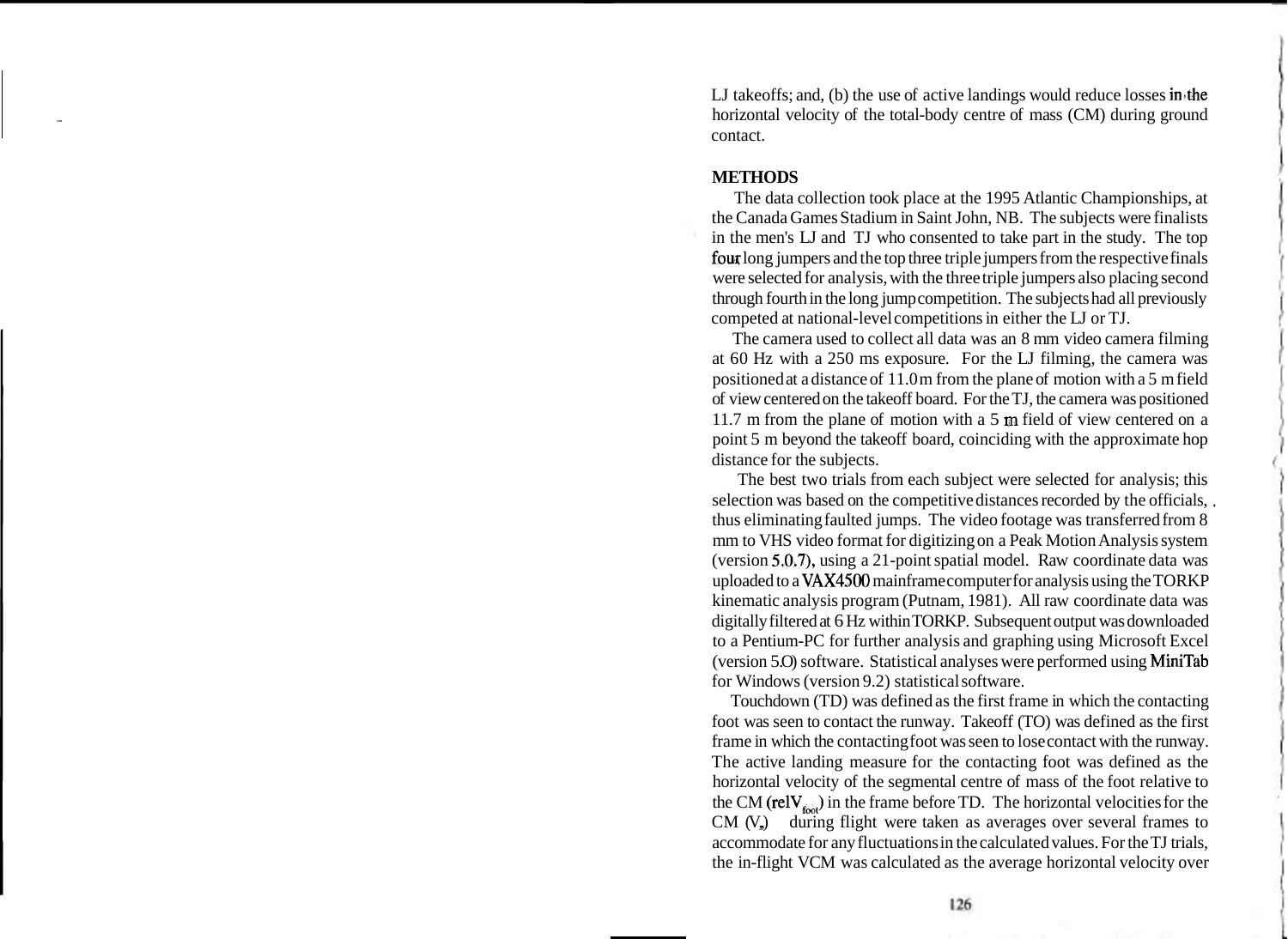the five frames prior to TD and the five frames after TO. For the LJ trials, the in-flight  $V_{\rm cw}$  was calculated as the average horizontal velocity over all of the frames between the last stride takeoff and TD (approximately three), and the five frames following TO. The changes in  $V_{cM}$  during ground contact ( $\Delta V_{\text{cm}}$ ) were defined as the differences in the  $V_{\text{cm}}$  during flight before TD and following TO. Ground contact time in seconds was calculated by multiplying the number of frames from TD to TO by 1/60 (i.e., frames x frames/second). Jump distances were the official distances recorded by the competition officials.

A multiple regression model was used to account for the use of multiple within-subject trials in the analysis. The general model used for the regressions was :

 $Y = \beta_0 + \beta_1 X_1 + \beta_2 X_2 + \beta_3 X_3 + \beta_4 X_4$ 

where: x1 was the independent variable, x2-x4 were subject markers  $(x_2-x_1)$  for TJ,  $x_2-x_1$  for LJ). Subject markers were removed in a step-wise fashion using a p-value of 0.10 as the criteria for elimination from the model, with the largest p-values being removed first.

#### **RESULTS**

A summary of the main kinematic variables is given in Tables 1 and 2. The mean distances of the analyzed trials were 6.53 m for the LJ and 13.23 m for the TJ. All foot contacts were "active," with mean rel $V_{\text{tot}}$  of -3.62 m/s for LJ and -4.28 m/s for TJ. All contacts resulted in a net loss of  $V_{cm}$ . In examining the relationship of relV<sub>foot</sub> and the  $\Delta V_{CM}$  during contact, a significant relationship was found in the TJ data ( $F=10.67$ ,  $p=0.031$ ). In the LJ data, a potentially significant subject effect (p=0.109) may have confounded the analysis of  $relV_{\text{foot}}$  and  $\Delta V_{\text{CM}}$  although it was subsequently removed from the model ( $F=4.17$ ,  $p=0.087$ ). The relationship of relV<sub>toot</sub> to AV, is presented graphically in Figure 1. The relationship of relVfoot and contact time was determined to be significant for both the TJ data  $(F=17.97, p=0.013)$  and the LJ data  $(F=23.04, p=0.003)$ , without significant subject effects.

THE R. P. LEWIS CO., LANSING MICH.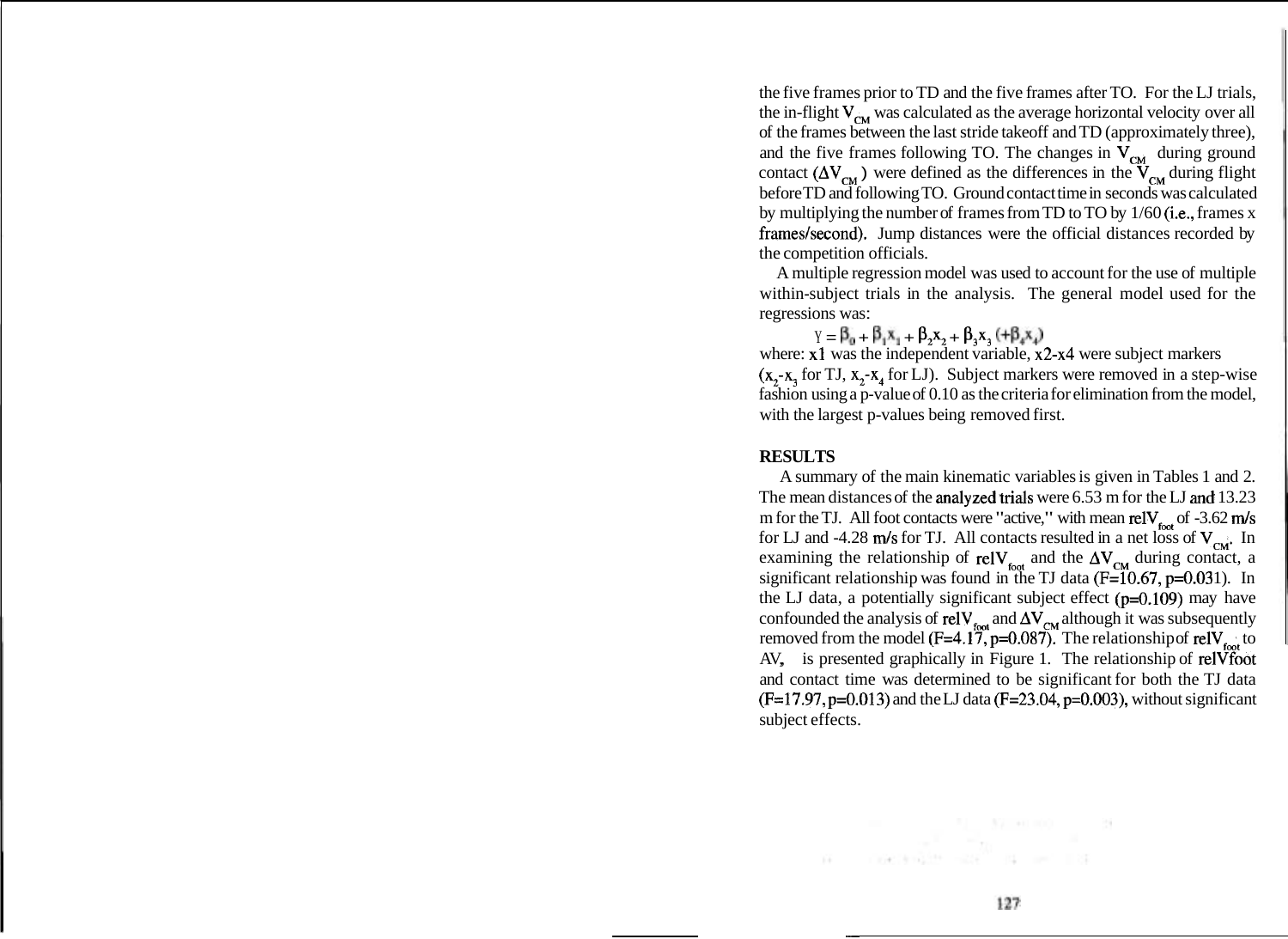## **Table 1.**

| Subject | $\cdot$<br>Distance | <b>Contact Time</b> | $\Delta \vec{\rm V}_{\rm CM}$ | $\text{relV}_{\text{tot}}^-$ |
|---------|---------------------|---------------------|-------------------------------|------------------------------|
|         | (m)                 | (S)                 | $(m/s)$ $(\%)$                | (m/s)                        |
| P.L.1   | 12.92               | 0.134               | $-0.52$<br>(6.4)              | $-5.13$                      |
| P.L.2   | 13.33               | 0.167               | (12.1)<br>$-0.94$             | $-3.82$                      |
| P.B.1   | 12.51               | 0.150               | $-0.72(9.2)$                  | $-4.85$                      |
| P.B.2   | 12.82               | 0.150               | (11.2)<br>$-0.90$             | $-4.21$                      |
| C.H.1   | 13.97               | 0.150               | (9.2)<br>$-0.80$              | $-4.50$                      |
| C.H.2   | 13.84               | 0.167               | (10.9)<br>$-0.92$             | $-3.17$                      |
| mean    | 13.23               | 0.153               | (9.8)<br>$-0.80$              | $-4.28$                      |

### **Table 2.**

Data from the long jump

| Subject | Distance | <b>Contact Time</b> | $\Delta{\rm V}^{}_{\rm CM}$ | rel V.        |
|---------|----------|---------------------|-----------------------------|---------------|
|         | (m)      | (s)                 | (m/s)<br>(Yo)               | (m/s)         |
| C.B.1   | 6.73     | 0.134               | (19.3)<br>$-1.79$           | $-2.98$       |
| C.B.2   | 6.88     | 0.117               | $-1.31$<br>(14.2)           | $-3.84$       |
| PL.1    | 6.12     | 0.134               | $-1.07$<br>(11.9)           | $-3.49$       |
| P.L.2   | 6.25     | 0.117               | $-1.33(14.9)$               | $-4.60$       |
| P.B.1   | 6.62     | 0.117               | $-1.62$ $(18.1)$            | $-4.83$       |
| P.B.2   | 6.55     | 0.100               | (14.0)<br>$-1.27$           | $-5.09$       |
| C.H.1   | 6.58     | 0.150               | (20.7)<br>$-1.93$           | $-1.19$<br>ă, |
| C.H.2   | 6.53     | 0.150               | (18.5)<br>$-1.71$           | $-2.94$       |
| mean    | 6.53     | 0.127               | (16.4)<br>$-1.50$           | $-3.62$       |



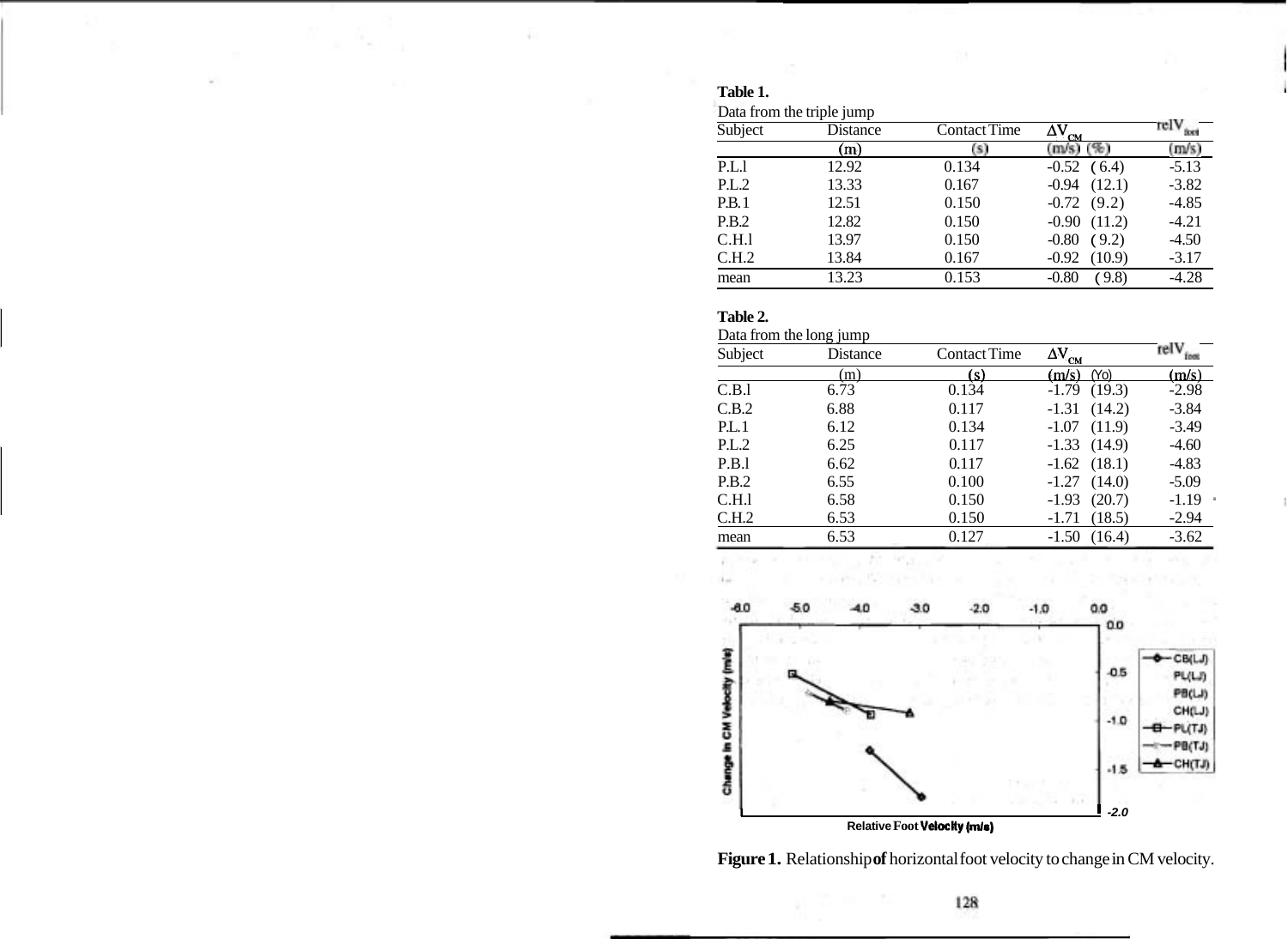#### **DISCUSSION**

I

The bulk of the research conducted on the horizontal jumps has used data collected on world-class athletes at international competitions. Koh and Hay (1990a) indicated that a broader range of subjects should be studied to help clarify the relationships between kinematic parameters and performance. The present subject group was made up of skilled, non-elite athletes who had all competed at the national level. The performances of the subjects in this study ranged from 5.90-6.88 m for the LJ and 11.97- 13.97 m for the TJ. Much of the previous research has focused on elite athletes capable of attaining long jumps of 7.50 m or more and triple jumps of over 16.00 m.

An active landing was defined as one in which the contacting foot attained a negative horizontal velocity relative to the total-body centre of mass. Results from this study found  $relV_{\text{foot}}$  was -3.62 m/s for the LJ takeoff and -4.28 m/s for the TJ step takeoff, thus supporting the hypothesis that the TJ contact was more active than the LJ contact. However, the previous findings of Koh and Hay (1990a,b) did not agree with this trend, reporting measures of -6.46 m/s and -6.43 m/s for the LJ and TJ step respectively. It is unclear why the trend differed between studies. The elite level jumpers in the Koh and Hay studies used much more active landings than the subjects of the present study. This supports the hypothesis of Koh and Hay (1990b) that elite jumpers use greater activeness than non-elite jumpers.

The results showed that losses of horizontal velocity occurred in both the LJ  $(-1.50 \text{ m/s})$  and the TJ step takeoff  $(-0.80 \text{ m/s})$ , with the LJ takeoff resulting in a greater loss. It may be that, while maintaining horizontal velocity in the LJ is important for performance, there is a "trade-off' for vertical velocity, which is also essential for effective long jumping. Again referring to Koh and Hay (1990a,b), they found changes of -1.20 m/s and -1.25 m/s for the LJ and TJ step respectively, which did not follow the trend of the present data set. Again, it is unclear where the differences arose from.

Statistical analysis of the TJ step takeoff found a significant relationship between the relV $_{\text{frot}}$  prior to touchdown and the  $\Delta V_{\text{CM}}$  during ground contact. This supports the notion that active landings reduce the loss of horizontal velocity during ground contact. Koh and Hay (1990b) reported a nonsignificant relationship in the TJ, but they indicated that the homogeneous nature of their subjects' skill levels may have masked the true relationships. The relationship of the rely to the  $\Delta V_{CM}$  in the LJ was not found to be significant at the 0.05 level, and there may have been a significant subject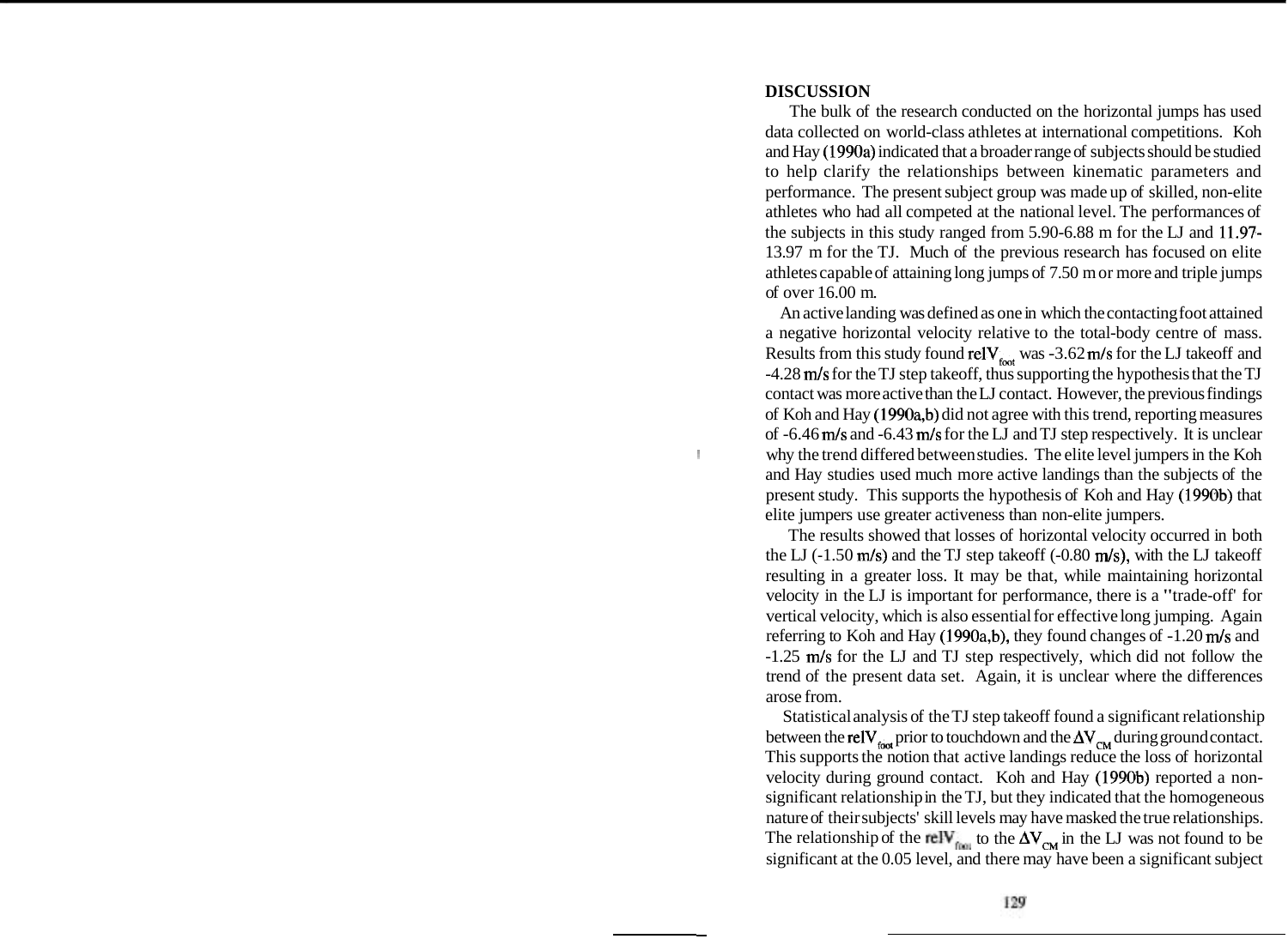effect which drove the relationship in the other direction (see PL(LJ) in-Figure 1). Koh and Hay (1990a) reported a non-significant relationship in the LJ, again citing an overly-homogeneous sample. An examination of Figure 1, which combines results from both the LJ and TJ step, shows that there does seem to be a strong relationship between active ground contacts and changes in horizontal momentum.

The ground contact time of the LJ (0.127s) was shorter than the TJ step ground contact time (0.153s). This was probably related to two main factors: more negative vertical velocity prior to TD in the TJ step (due to the flight path of the preceding hop phase of the TJ) and a slower horizontal  $V_{\text{cut}}$  in the TJ. Both of these factors would result in prolonged ground contact times in the TJ step as compared to the LJ takeoff. Statistical analysis of both the LJ and TJ step data found a significant relationship between rel $V_{\text{tot}}$ and the contact time in which greater levels of activeness result in shorter ground contact times.

## **CONCLUSION**

The following conclusions may be made:

Triple jumpers employ more active landings than long jumpers. The present study found this to be the case when comparing the long jump takeoff with the step takeoff in the triple jump.

\* Elite-level horizontal jumpers tend to use more active landings than nonelite level horizontal jumpers.

There is a significant relationship between the horizontal velocity of the foot relative to the total-body centre of mass and changes in the total-body horizontal momentum during ground contact. This is to say that, active landings tend to reduce losses in the jumper's horizontal velocity during ground contact.

Greater levels of activeness result in shorter ground contact times.

It is evident that more studies are needed to better understand the use of active landings in the horizontal jumps. As previously noted, it may be necessary to gather data from a wider range of subjects (i.e., novice to elite) to clarify the relationships amang kinematic variables and performance parameters. Longitudinal within-subject designs might also be valuable in identifying the interactions of these variables. While there have been many kinetic analyses of the horizontal jumps carried out in the past, very few have examined the question of active landings. For example, Marino and Young (1990) examined both kinetic and kinematic parameters in two types of horizontal jump takeoffs. Future studies should attempt to combine